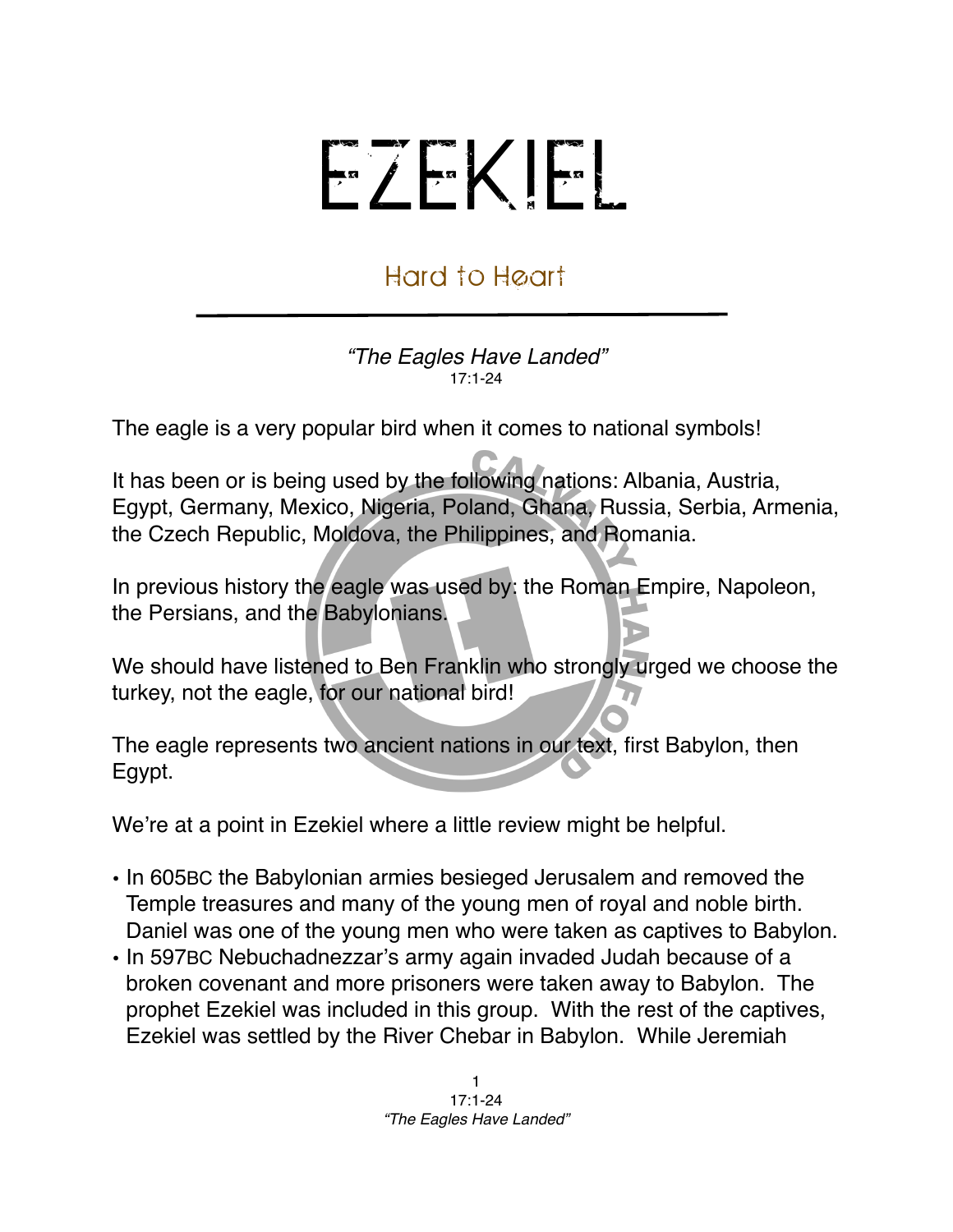continued to prophesy in Jerusalem, Ezekiel prophesied as a captive in Babylon. Both prophets continued to warn the people that the worst was yet to come for Jerusalem and the kingdom of Judah because of their blatant sin of forsaking the Lord their God.

• The final phase of the fall of Judah came in 587-586BC when the defenses of Jerusalem were breached after a siege that lasted more than a year. The Temple was destroyed, the city was devastated, and most of the Jews who were not killed were taken as captives to Babylon.

In chapters fifteen, sixteen, and seventeen of Ezekiel, the prophet gave three parables to the captives in Babylon to illustrate God's dealings with the nation of Judah.

- In chapter fifteen we found the parable of the fruitless vine. Israel had failed to bear fruit for the Lord.
- In chapter sixteen we saw the parable of the adulterous wife. Jerusalem, as the capital and leader of the nation, had committed spiritual adultery with the surrounding nations and their gods.

Now, in chapter seventeen, Ezekiel gives us the parable of the two eagles. The two eagles represent Babylon and Egypt. The parable portrays the political dealings of the last two kings of Judah with these powerful empires.

Ezekiel 17:1 And the word of the Lord came to me, saying, Ezekiel 17:2 "Son of man, pose a riddle, and speak a parable to the house of Israel,

It's called both a "parable" and a "riddle." It's a riddle-like parable. In a normal parable the subjects are people and their everyday activities. This one features animals and plants which represent nations. It's thus a different type of parable.

Ezekiel 17:3 and say, 'Thus says the Lord God: "A great eagle with large wings and long pinions, Full of feathers of various colors, Came to Lebanon And took from the cedar the highest branch.

Ezekiel 17:4 He cropped off its topmost young twig And carried it to a land of trade; He set it in a city of merchants.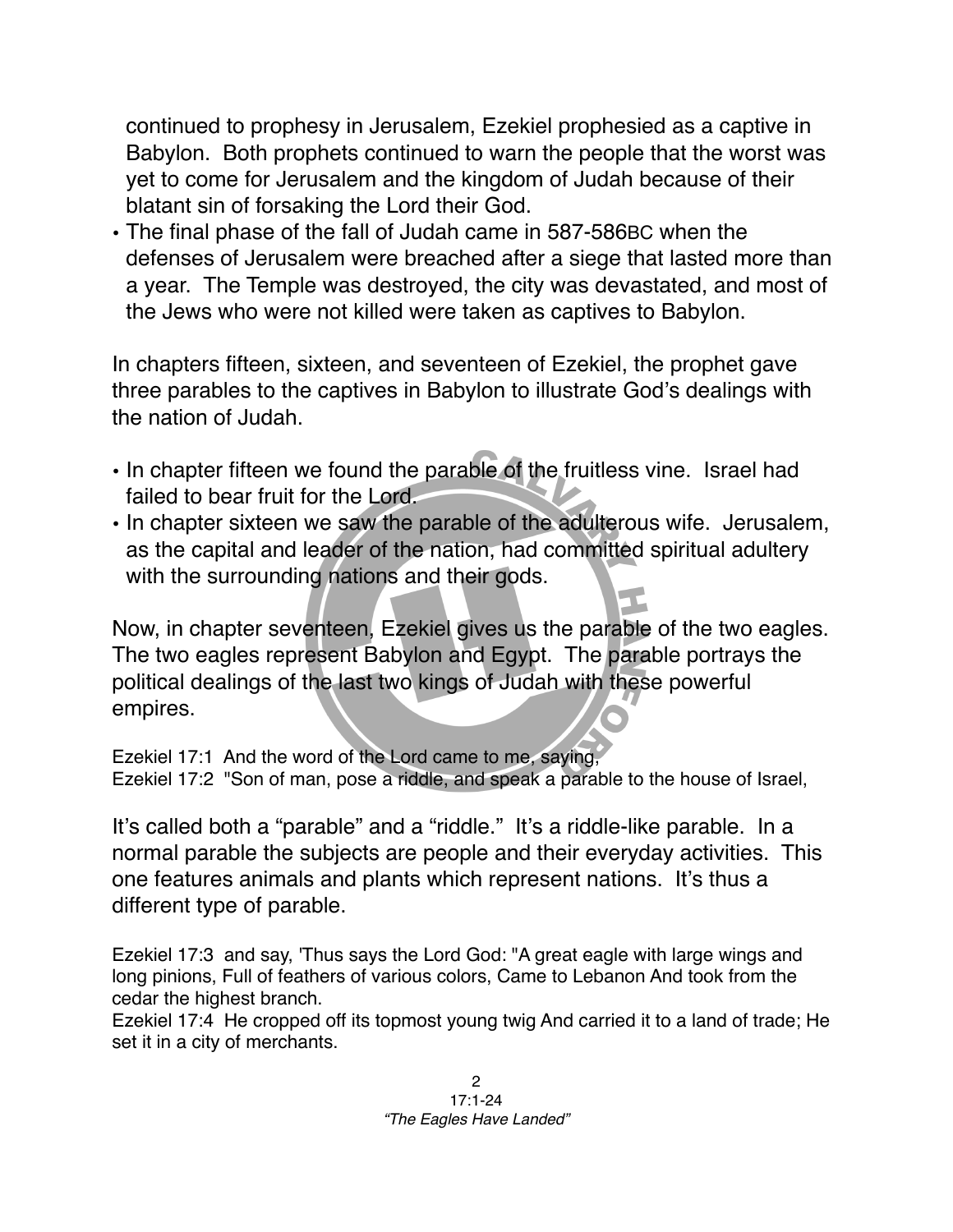Ezekiel 17:5 Then he took some of the seed of the land And planted it in a fertile field; He placed it by abundant waters And set it like a willow tree.

Ezekiel 17:6 And it grew and became a spreading vine of low stature; Its branches turned toward him, But its roots were under it. So it became a vine, Brought forth branches, And put forth shoots.

Ezekiel 17:7 "But there was another great eagle with large wings and many feathers; And behold, this vine bent its roots toward him, And stretched its branches toward him, From the garden terrace where it had been planted, That he might water it.

Ezekiel 17:8 It was planted in good soil by many waters, To bring forth branches, bear fruit, And become a majestic vine." '

Ezekiel 17:9 "Say, 'Thus says the Lord God: "Will it thrive? Will he not pull up its roots, Cut off its fruit, And leave it to wither? All of its spring leaves will wither, And no great power or many people Will be needed to pluck it up by its roots.

Ezekiel 17:10 Behold, it is planted, Will it thrive? Will it not utterly wither when the east wind touches it? It will wither in the garden terrace where it grew." '"

The major details will be interpreted for us in the next set of verses. Let me make just a few observations:

- As I said, the two "eagles" are Babylon and Egypt respectively.
- Israel is referred to as "Lebanon" because her palace and her Temple were constructed from the cedars of Lebanon.
- King Jehoiachin of Judah is the "top of the cedar tree" that was taken captive by the great eagle of Babylon.
- After removing Jehoiachin, King Nebuchadnezzar took Zedekiah from the royal line of Judah, set him up as a puppet king in Jerusalem. In the parable Zedekiah is the royal seed of the land that is planted in fertile soil.
- The vine represents the Jews of Judah who were not taken captive in the second phase of the Babylonian conquest but remained in the land under the puppet king Zedekiah. At first "the vine" turned towards the eagle of Babylon and was subject to Nebuchadnezzar.
- The second great eagle appeared on the scene, and the vine turned towards him. Zedekiah turned towards Egypt, hoping that an Egyptian alliance would help Judah gain her freedom from Babylonian tyranny.

Ezekiel 17:11 Moreover the word of the Lord came to me, saying,

Ezekiel 17:12 "Say now to the rebellious house: 'Do you not know what these things mean?' Tell them, 'Indeed the king of Babylon went to Jerusalem and took its king and princes, and led them with him to Babylon.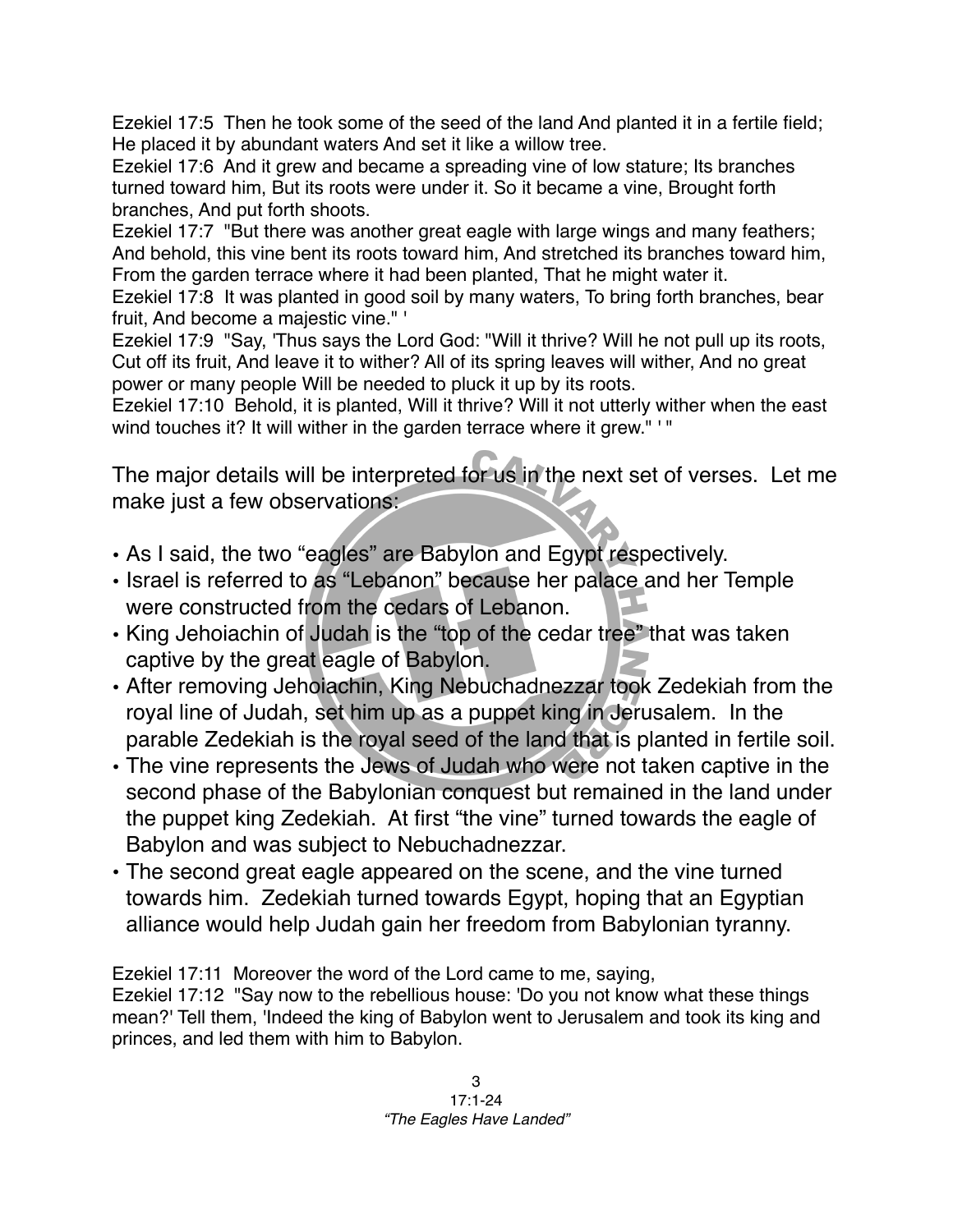Ezekiel 17:13 And he took the king's offspring, made a covenant with him, and put him under oath. He also took away the mighty of the land,

Ezekiel 17:14 that the kingdom might be brought low and not lift itself up, but that by keeping his covenant it might stand.

Ezekiel 17:15 But he rebelled against him by sending his ambassadors to Egypt, that they might give him horses and many people. Will he prosper? Will he who does such things escape? Can he break a covenant and still be delivered?

Ezekiel 17:16 'As I live,' says the Lord God, 'surely in the place where the king dwells who made him king, whose oath he despised and whose covenant he broke - with him in the midst of Babylon he shall die.

Ezekiel 17:17 Nor will Pharaoh with his mighty army and great company do anything in the war, when they heap up a siege mound and build a wall to cut off many persons. Ezekiel 17:18 Since he despised the oath by breaking the covenant, and in fact gave his hand and still did all these things, he shall not escape.' "

When Ezekiel wrote, part of the parable had already taken place. King Jehoiachin was already a captive in Babylon and Zedekiah was the puppet king in Jerusalem. The second part of the parable was yet to be fulfilled, so the second part is really a prophetic warning.

Zedekiah's political dealings with Egypt would fail and Nebuchadnezzar would return in anger and deliver the final blow to Jerusalem and Judah.

Notice something more. There is an emphasis on the "covenant" Zedekiah made with Nebuchadnezzar. The word "covenant" is used five times and the word "oath" three times.

You and I might think it a light thing for Zedekiah to break a covenant after giving his oath to a foreign tyrant. But God considered it a serious matter. We see why in verse nineteen.

Ezekiel 17:19 Therefore thus says the Lord God: "As I live, surely My oath which he despised, and My covenant which he broke, I will recompense on his own head.

True, Zedekiah had been set-up by Nebuchadnezzar, but it was God's desire for him to remain subservient to Babylon. Jeremiah urged Zedekiah to avoid making an alliance with Egypt. If Zedekiah had kept the agreement, the kingdom of Judah would have continued to prosper as a tributary to Babylon.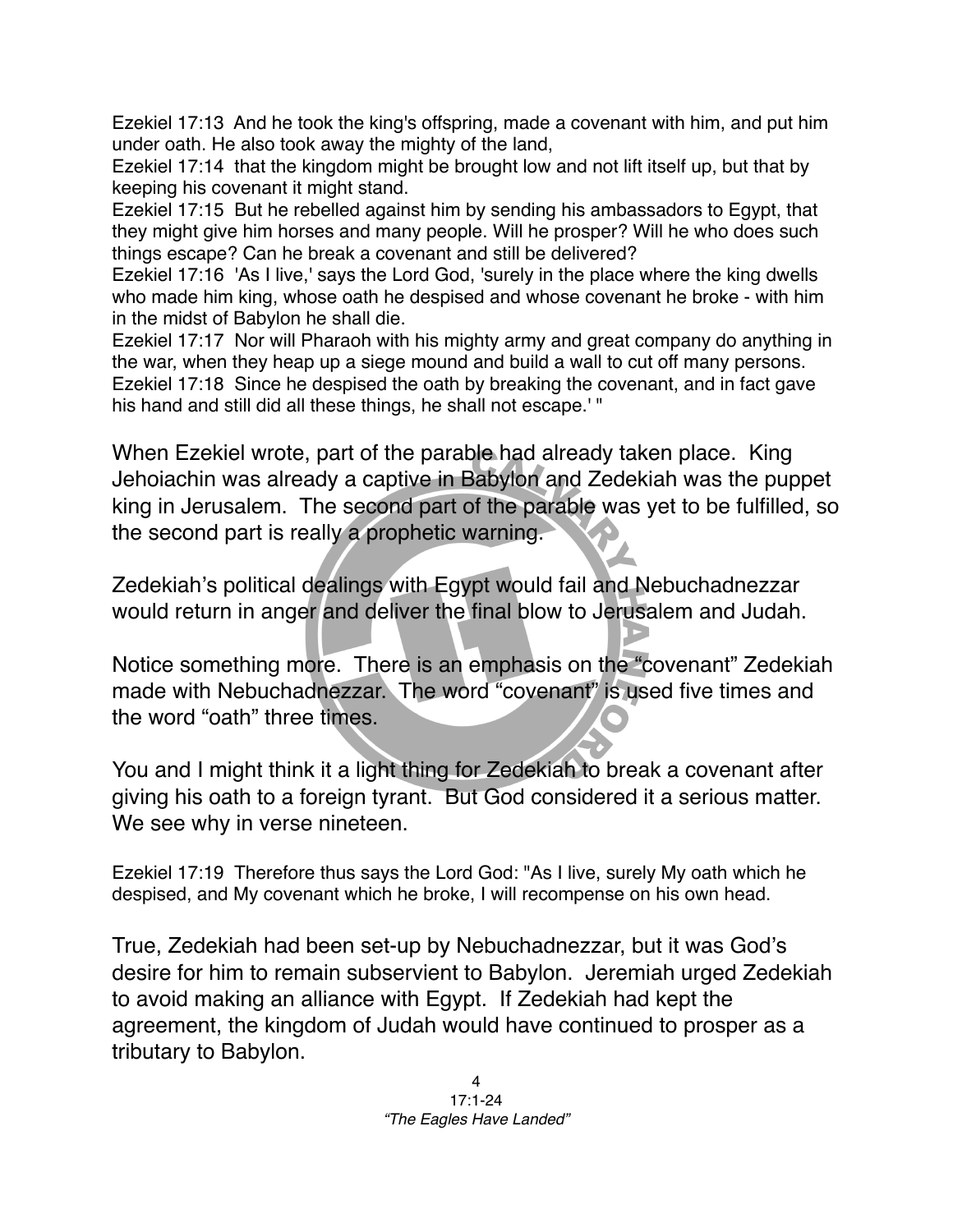God called Zedekiah's agreement with Nebuchadnezzar "My oath" and "My covenant." That's because Zedekiah had used the name of the Lord in his oath and probably even offered a sacrifice to the Lord when making the covenant.

At the very least, Zedekiah misrepresented God to the Babylonians as Someone not trustworthy.

Even in captivity, the Jews represented the Lord. They were God's witness to the nations.

*We represent the Lord!* We are called "living epistles," living letters, in the New Testament. It's been said that we are the only ʻBible' some people will ever read.

Are people reading Thessalonians or Flesh-alonians?

Ezekiel 17:20 I will spread My net over him, and he shall be taken in My snare. I will bring him to Babylon and try him there for the treason which he committed against Me. Ezekiel 17:21 All his fugitives with all his troops shall fall by the sword, and those who remain shall be scattered to every wind; and you shall know that I, the Lord, have spoken."

Wow. As far as the Lord was concerned, He was the one in charge. He, not Nebuchadnezzar, would capture and convict Zedekiah.

Here are three lessons we can glean from this riddle-parable.

First, things are not always what they seem. God is working behind the scenes, using even pagan nations to accomplish His providence in the world. In your ʻworld' He is using even pagan bosses or neighbors. That being the case, we cannot always know exactly what is going on. We must continue to walk by faith. Respond biblically; represent the Lord where He's put you.

Second, we ought to take all of our words seriously. Jesus, in Matthew 5:37, said,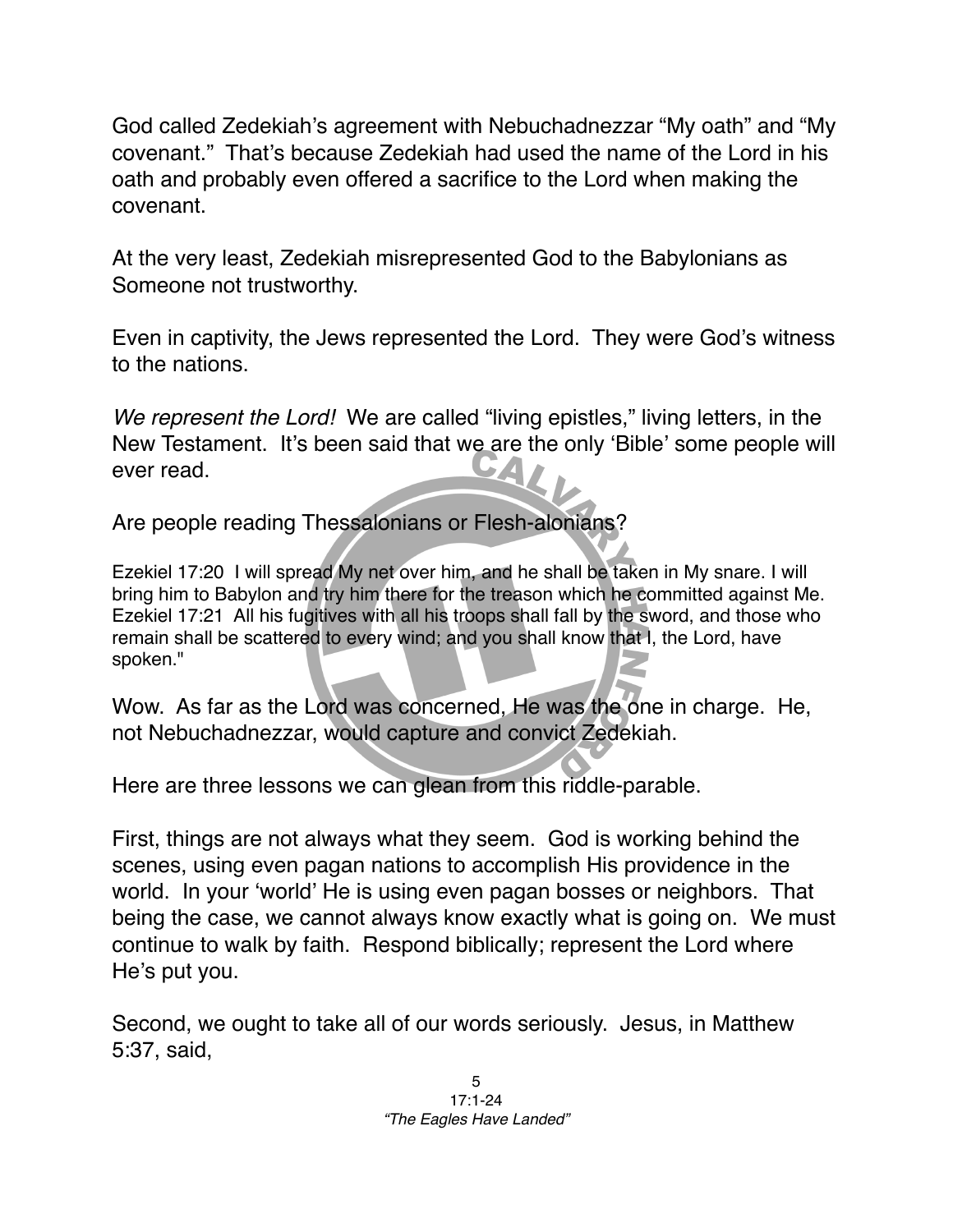Matthew 5:37 But let your 'Yes' be 'Yes,' and your 'No,' 'No.' For whatever is more than these is from the evil one.

Later James would write,

James 5:12 But above all, my brethren, do not swear, either by heaven or by earth or with any other oath. But let your "Yes" be "Yes," and your "No," "No," lest you fall into judgment.

The simplest understanding of this is that you should only say what you mean and always mean what you say. J. Vernon McGee said,

It ought to be as if you were in a courtroom and had taken an oath to tell the truth. All your conversation ought to be like that.

Third, in my difficulties I must not look to the world for help when God wants to be my help. Looking to Egypt was wrong and Zedekiah was warned about it. Even though it meant remaining subject to a tyrant, he should not have looked to Egypt.

Christians love to borrow methods and messages from the world. When Christian psychology was first making its appearance it was described by one of its proponents as "spoiling the Egyptians." He was referring to the way the Israelites took treasure from the Egyptians when God brought them out of Egypt.

Trouble is, the psychoanalytical techniques and theories of men like Freud and Jung and Rogers and Maslow are no treasure! They are not spoils, but things that will spoil the grace, mercy, and forgiveness of God.

Ezekiel prophesied about what was about to occur. In the final verses he looked further into the future of Israel - past even our own time.

Ezekiel 17:22 Thus says the Lord God: "I will take also one of the highest branches of the high cedar and set it out. I will crop off from the topmost of its young twigs a tender one, and will plant it on a high and prominent mountain.